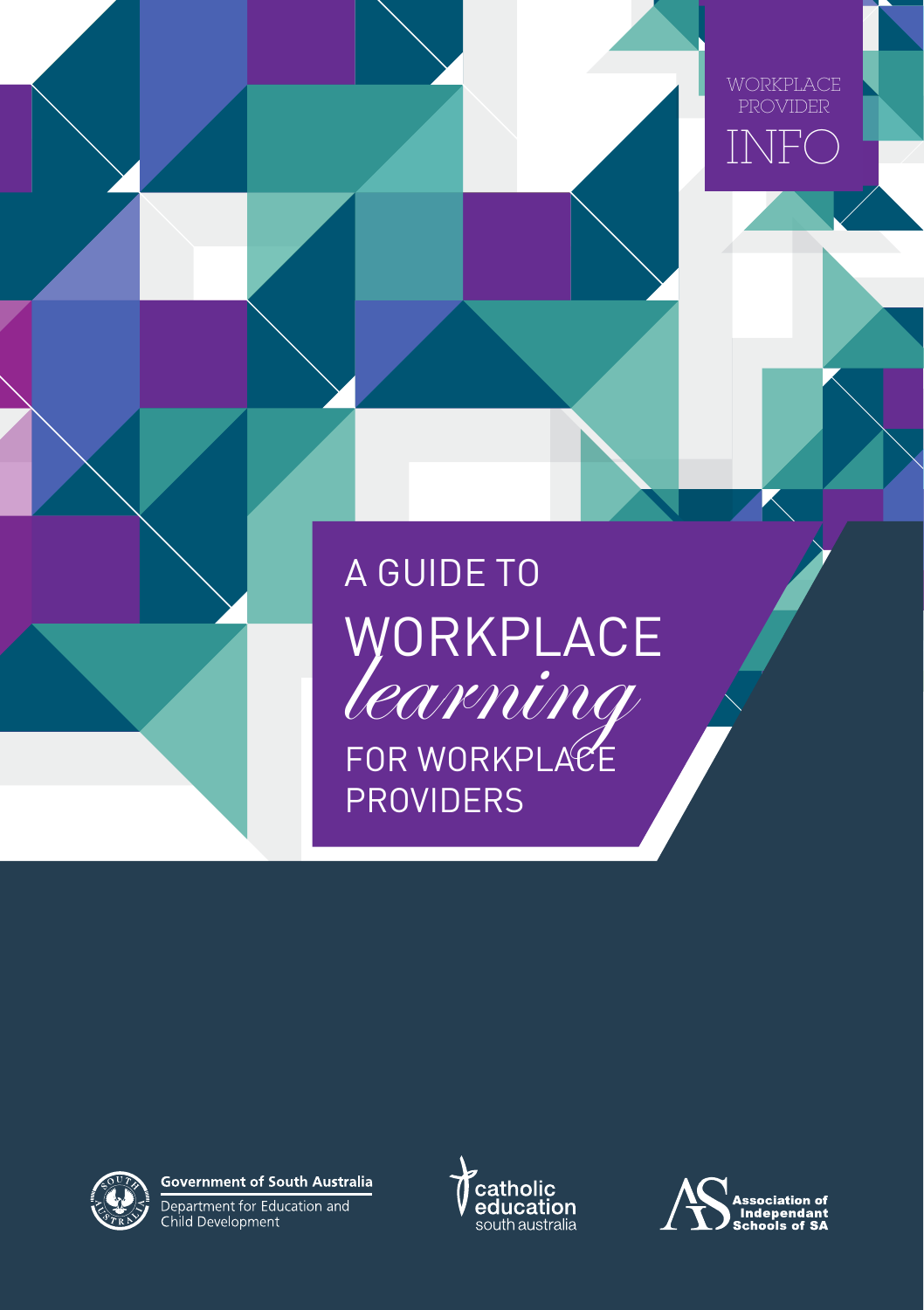

To be issued to workplace providers without alteration.

When signing the *Workplace Learning Agreement Form*, workplace providers certify that they have read and understood this document.

Referenced against the *Workplace Learning Guidelines* (2016) Published date: February 2016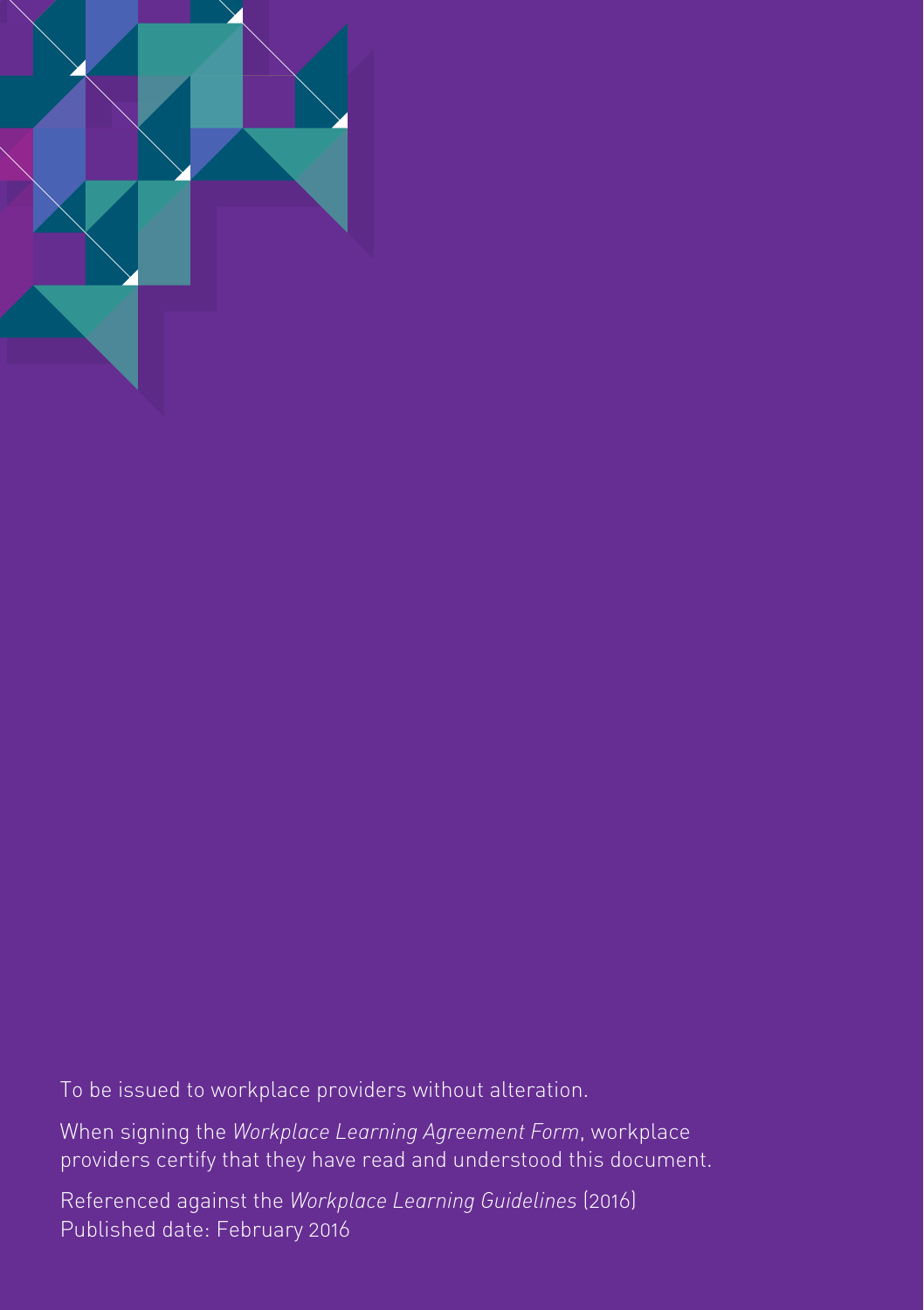You might be familiar with the term 'work experience'. Workplace learning is the new comprehensive name for work experience that now reflects the more diverse benefits of workplace learning and the environments in which students learn.

Work placement, governed by the *Workplace Learning Guidelines 2016*, is a school assisted learning program for students at a worksite without the direct supervision of a teacher. Students will observe a variety of work as well as undertake supervised work appropriate to their age, maturity, competence and skill level.

Workplace learning provides students with valuable opportunities to develop vocational skills, knowledge and attitudes in the context of real work environments. Work placement aims to build on their school's work and career education programs as well as other course work and career planning activities that assist students in their transition from school to work and/or further study.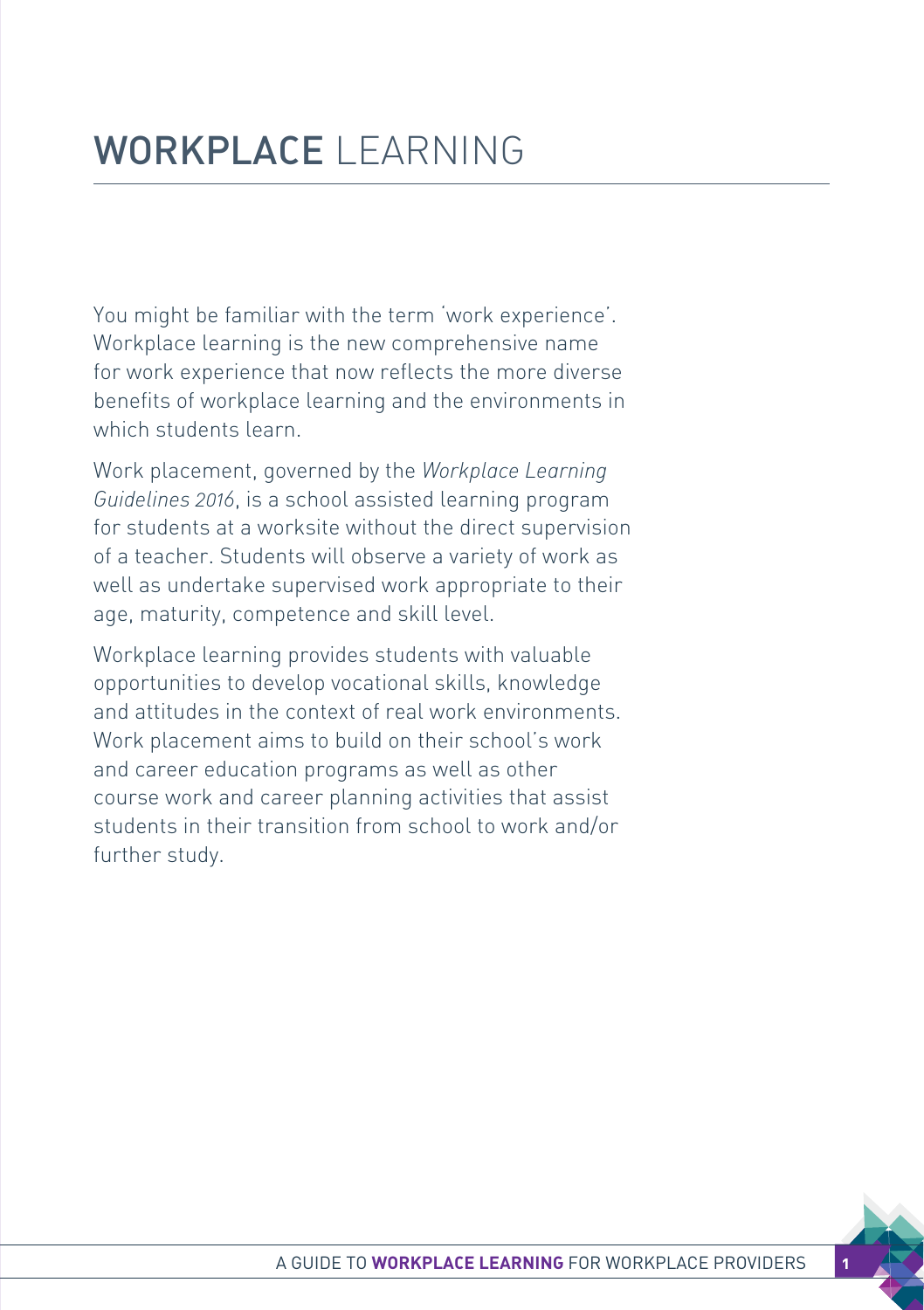# SOME BENEFITS FOR WORKPLACE PROVIDERS IN ASSISTING WORKPLACE LEARNING

Workplace providers have the opportunity:

- $\blacktriangleright$  to be involved in the education and training of young people
- $\Delta$  to enhance the professional development of their own employees as they gain experience as workplace supervisors
- æ to promote goodwill in the community through closer links with schools.

The school values your contribution to the education of its students and will contact, and where possible, arrange to visit during the placement to support you and the student.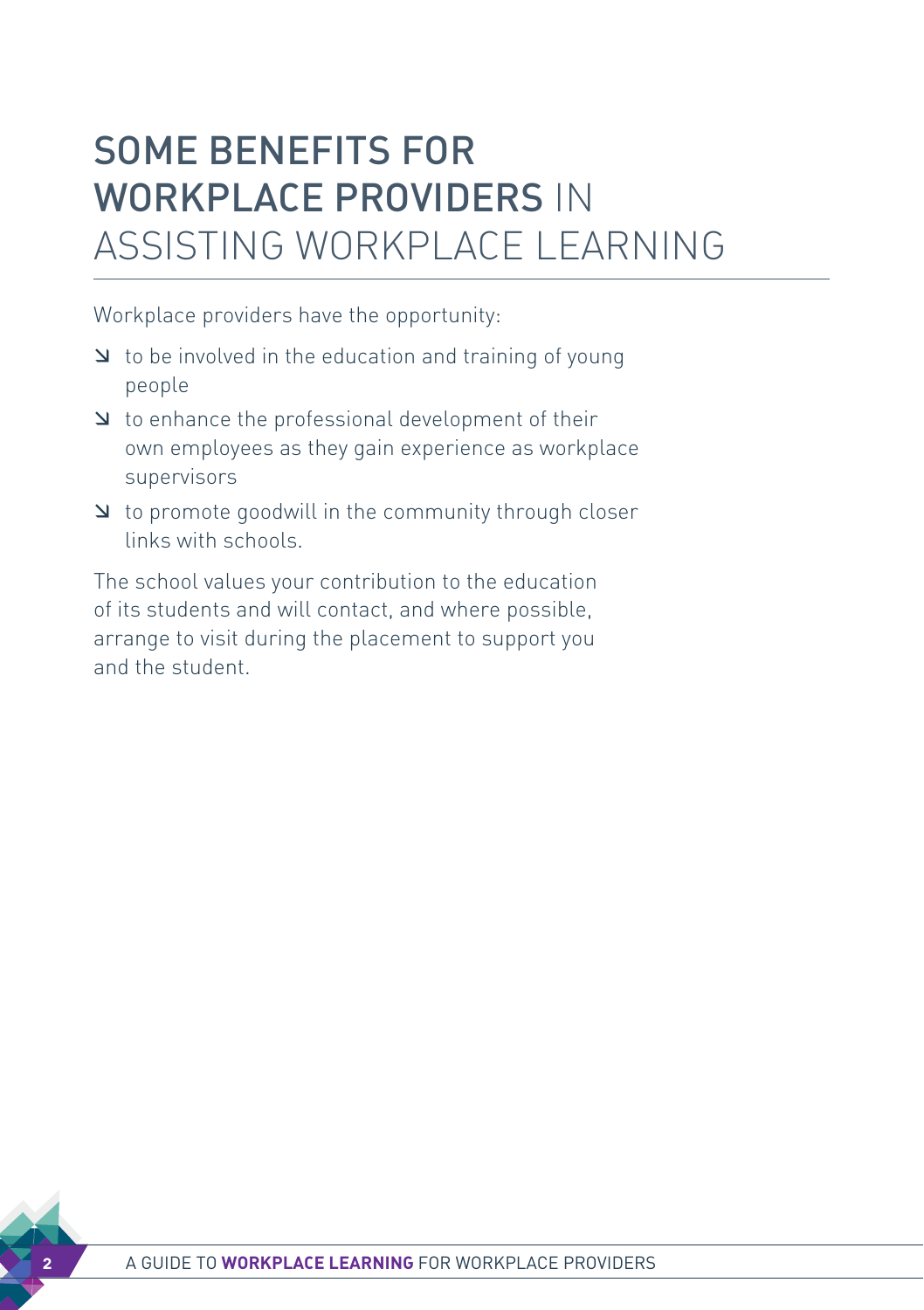# TWO WAYS YOUNG PEOPLE MAY BE INVOLVED

'Workplace learning' is a broad term that covers work placement programs including structured workplace learning and work experience.

## Structured workplace learning (SWL)

This is linked to a Vocational Education and Training (VET) program being undertaken by the young person. This program may be provided on the job, by a teacher or trainer in a school, or by another training organisation.

## Work experience

This involves the young person taking part in a shortterm industry placement, which will enhance their experience and understanding of a work environment and may help them choose a career.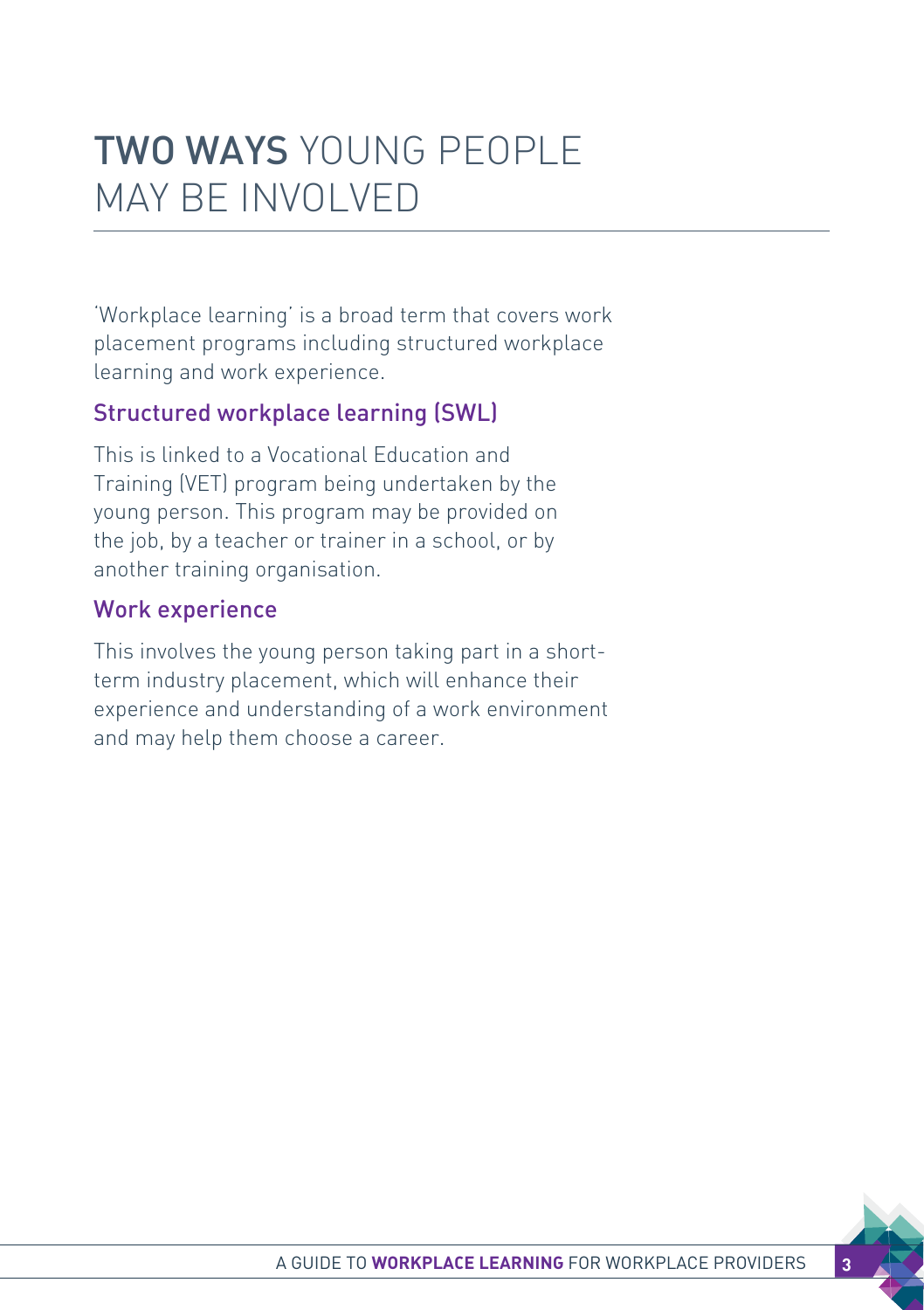# PREPARATION BEFORE A WORK PLACEMENT

Before young people start their work placement, the school will make sure the student has completed an appropriate workplace preparation program that covers aspects of the:

- æ *Work Health and Safety Act 2012*
- æ *Children's Protection Act 1993*
- æ *Equal Opportunity Act 1984.*

These Acts may be amended from time to time.

# This preparation will cover:

- $\Delta$  the student's right to undertake their work placement in a child safe environment
- A the student's roles responsibilities and rights related to work health and safety in the workplace
- $\blacktriangleright$  the insurance arrangements for the work placement
- æ the procedure to be followed if the student experiences unsafe workplace practices, bullying, teasing, violence, sexual harassment, alcohol or drug abuse, or any other issue that makes them feel unsafe or uncomfortable
- æ the purpose and goals of the work placement
- $\blacktriangle$  the particular requirements when working with children and vulnerable people
- $\Delta$  any other specific requirements of the workplace provider eg. specific industrial safety matters.

# Students can only be placed in work placement where:

- $\blacktriangle$  they are adequately supervised by the workplace provider
- $\blacktriangle$  they are safe and protected from harm (physical, psychological and emotional)
- $\blacktriangle$  the workplace provider holds appropriate public liability insurance.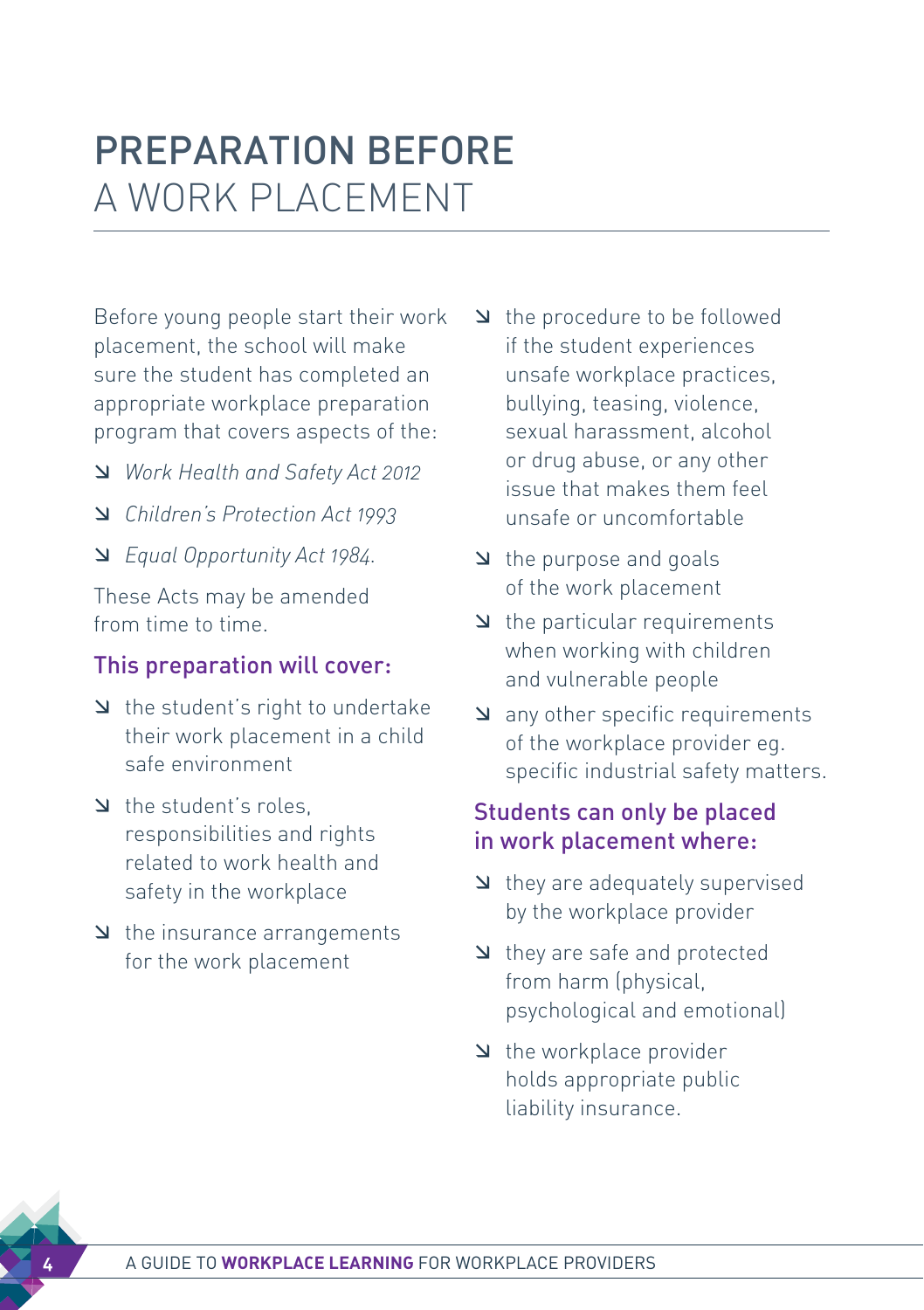# YOUR ROLE AS A WORKPLACE PROVIDER

Work placement providers are asked to advise the school if any of the following occur:

- $\Delta$  the student is unwell or injured at work
- $\Delta$  the student is absent, late in arriving or seeks early dismissal
- $\blacktriangleleft$  the student displays inappropriate or unsafe behaviour
- $\Delta$  there are requests to renegotiate approved work dates and/or times
- $\Delta$  industrial action that may impact on the student.

# Hours of work

Where possible the work placement should occur during the normal working hours for the industry in which students are placed. If these working hours are unusual when compared with normal school hours, this will need to be negotiated between the work placement provider, the school and the student. This is particularly so if students are asked to work on weekends or during school holidays because the school still has a duty of care for their safety and wellbeing.

# **Travelling**

It is the responsibility of the student to make arrangements for getting to and from the workplace. If travel in a work vehicle is required this should be noted on the *Workplace Learning Agreement Form.*

### Pay and insurance

Students engaged in work placements must not be paid or receive a material or any other reward. All insurance, legal and industrial arrangements in relation to work placements exist on the understanding that an employment relationship is not established.

# Working with family

Work placement with family is not recommended.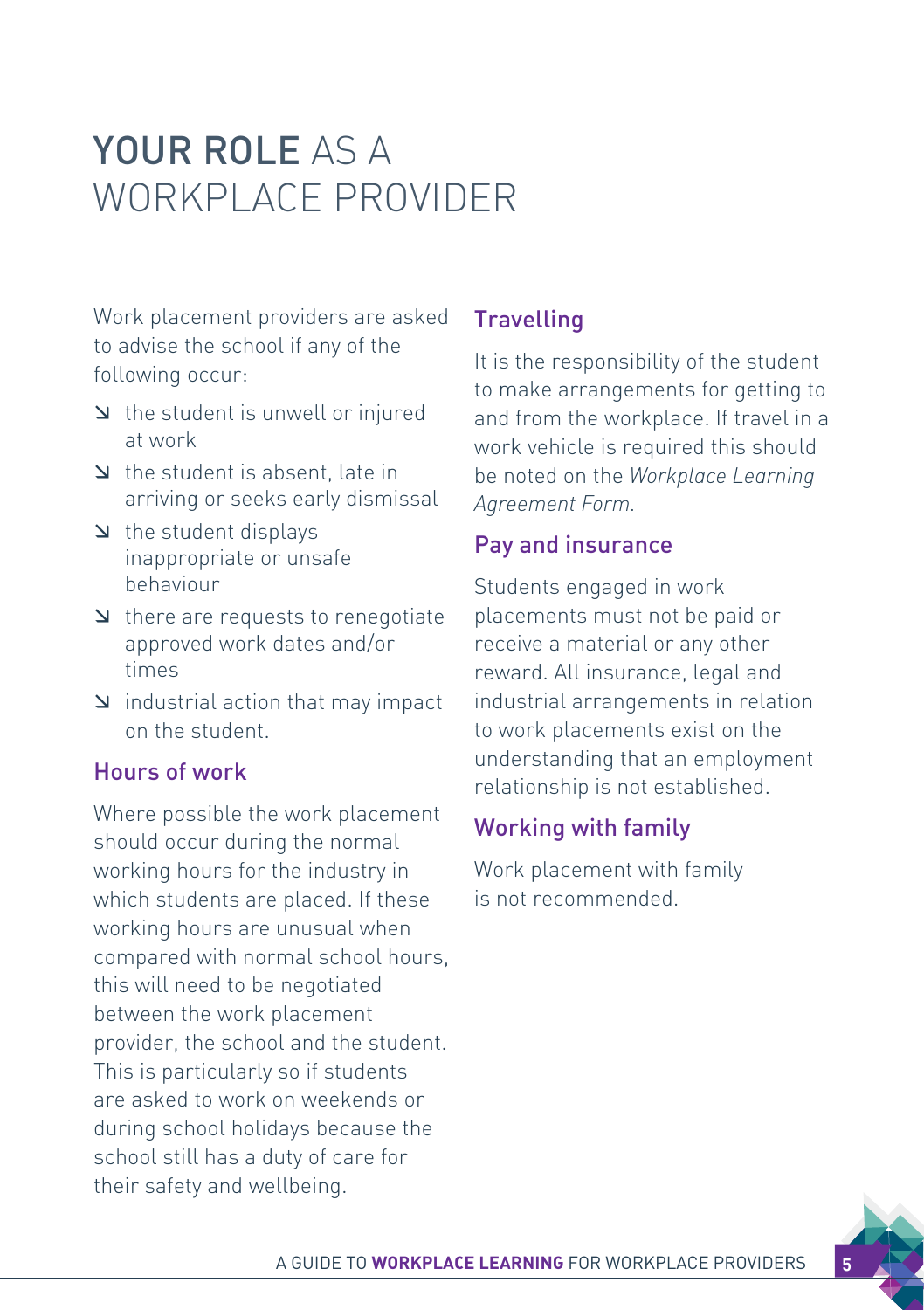### Child safe environments

All students have the right to feel safe and free from harm at all times during workplace learning. Workplace providers should ensure that all their employees are aware of the special responsibilities associated with working with young people and of the consequences of any abuse. Child protection legislation applies to students undertaking workplace learning programs.

Students must not be treated in a manner that may be psychologically harmful or that would constitute physical assault. This would include pushing, grabbing, pulling or hitting a student as well as berating, humiliating or belittling the student.

Examples of unacceptable conduct by an workplace provider or their employees include:

- æ deliberate exposure of students to the discriminatory or sexual behaviour of others
- æ inappropriate conversations and obscene language
- æ suggestive remarks and actions, including showing of publications, electronic media or illustrations which are inappropriately suggestive
- æ jokes and gestures of a discriminatory or sexual nature
- æ inappropriate personal correspondence with a student
- æ unwarranted and/or inappropriate touching of a student.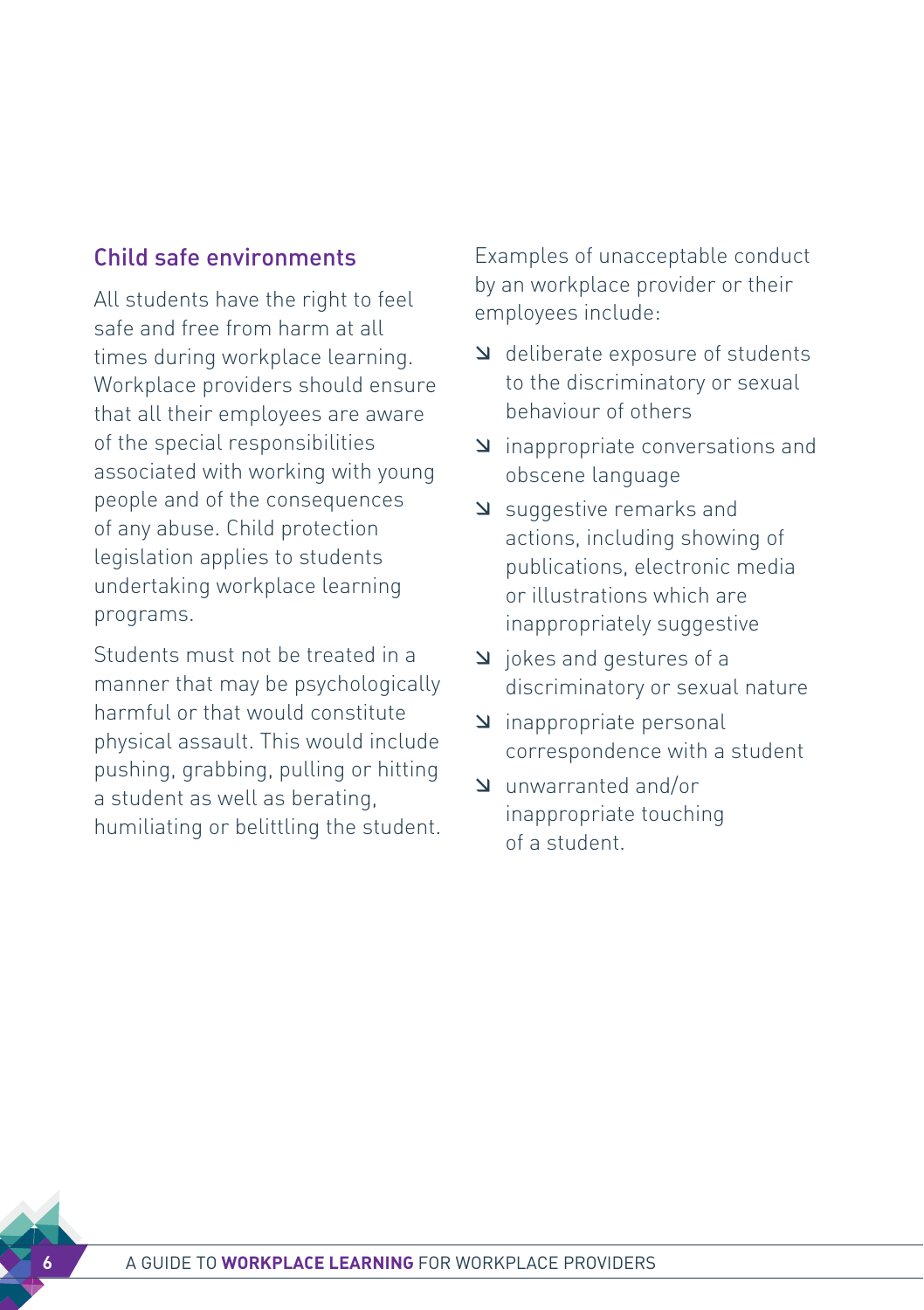### Work health and safety

Students have the right to a safe and healthy workplace. Under the Work *Health & Safety Act 2012* workplace providers must make sure the workplace is as safe as possible. This includes an induction to the worksite, safe use of machinery and equipment, training students as workers on safe work practices and providing personal protective equipment.

Also as part of the *Work Health & Safety Act 2012*, the student as a worker is responsible for safety too. They must take care of their own and other's safety by following health and safety instructions, using protective equipment as required, reporting workplace hazards and cooperating with the workplace provider on health and safety issues.

### Accidents/Injury

Students have been advised they must report any accident or injury to their workplace provider/supervisor as soon as possible, even if they think it is minor at the time.

If students are hurt at work they are covered by insurance as long as they are doing an approved workplace learning program. This means that the *Workplace Learning Agreement Form* has been signed by all parties before they start in the workplace.

Students may not be covered if the injury or damage was the result of their negligence or failure to follow clear and reasonable instructions.

## If students feel uncomfortable about the work placement

Students have been advised to discuss any problems or issues with the workplace supervisor. They will also speak with their nominated supervising teacher about such matters.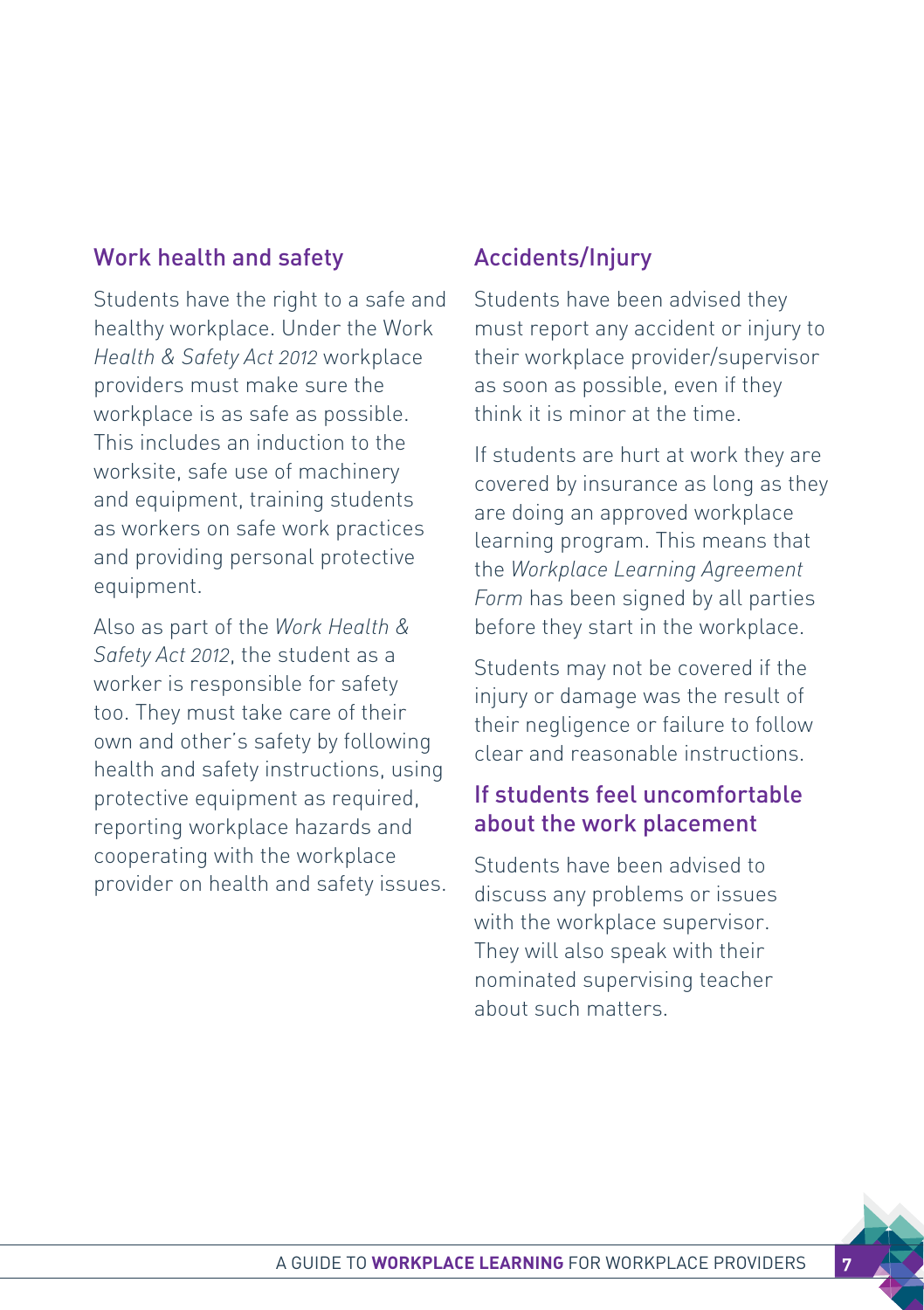# EXPECTATIONS OF THE STUDENT

To make the time spent on a work site a safe and valuable learning experience, a number of arrangements need to be made. Students are required to:

- $\Delta$  negotiate their work placement with their teacher
- $\Delta$  arrange the completion of the prescribed *Workplace Learning Agreement* form which includes a section for work placement providers and return it promptly to the school
- æ complete the school's program of workplace preparation and participate in a worksite-specific induction before commencing their placement
- æ conform to all the workplace rules and instructions from their workplace supervisor
- æ remember that while on work placement they are representing their school, therefore school policies and codes of conduct apply at all times
- $\Delta$  complete activities set by the school before, during and following the placement
- æ understand that the work placement may involve confidential and sensitive information that must be kept private
- $\vee$  wear appropriate clothing and/ or footwear/protective clothing/ uniform as expected by you as the workplace provider
- $\blacktriangle$  ask for feedback from you at the end of the placement.

#### For further information contact: